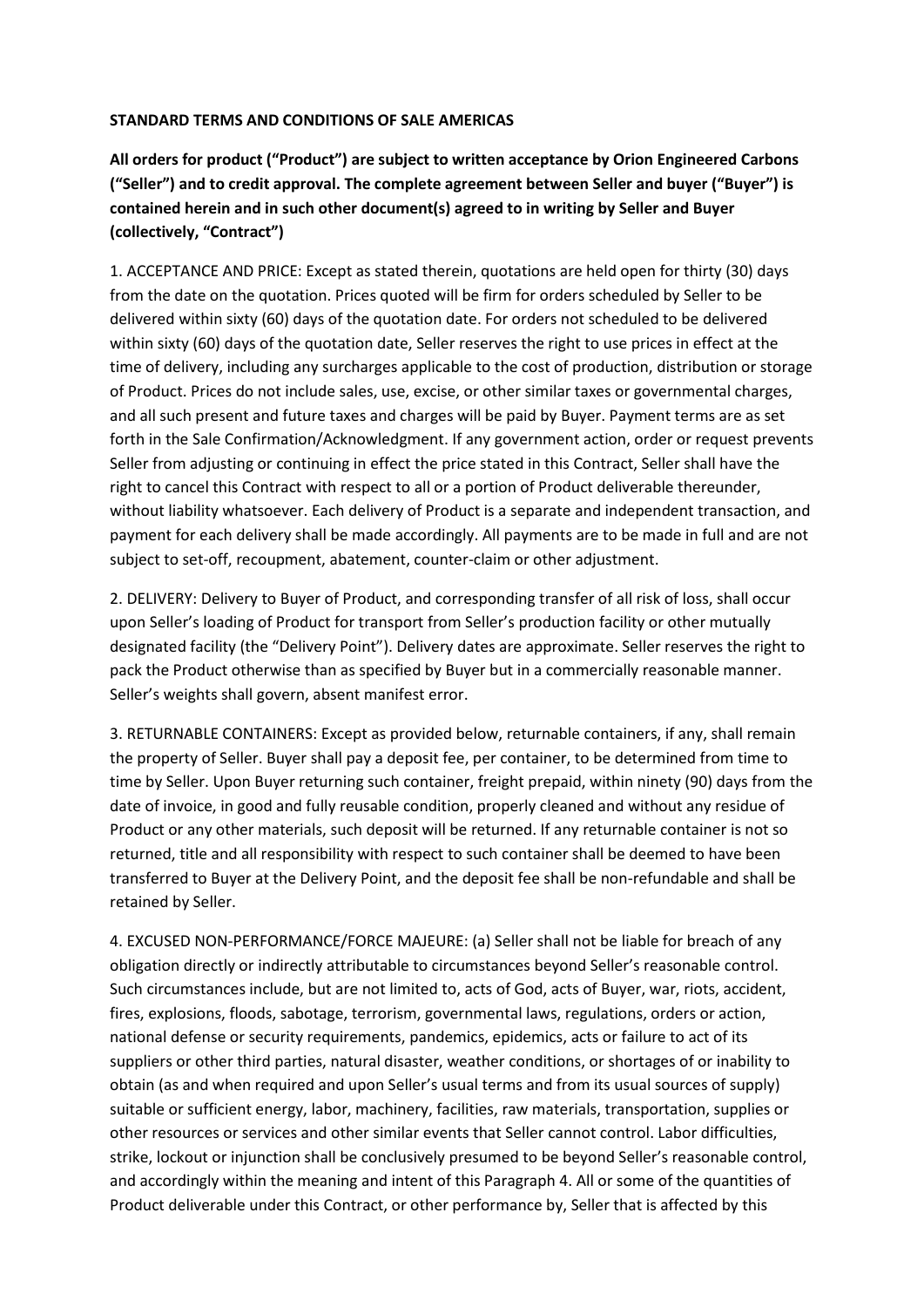Paragraph 4 may, in the sole and absolute discretion of Seller, be eliminated and/or suspended from the operation of this Contract (with the elimination and/or suspension of Buyer's corresponding obligations), but such Contract shall remain otherwise unaffected.

(b) In the event of inability for any reason to supply the quantity of Product stated in this Contract, Seller may, without any liability, allocate its available supply among any or all purchasers, as well as itself and its affiliates, in any manner it chooses.

(c) Seller shall have the right, without any liability, to discontinue all or any of its performance obligations under this Contract if, in its sole and exclusive good faith opinion, the manufacture, export, import, sale and/or use of the Product, or of any related component or process, by it or any of its affiliates may infringe any patent or intellectual property right. Partial performance by the Seller shall not constitute a breach of this contract.

5. PRODUCT SAFETY: BUYER WARRANTS AND AGREES TO TRANSPORT, STORE, HANDLE, USE, DISPOSE OF AND OTHERWISE DEAL WITH PRODUCT SAFELY AND IN STRICT COMPLIANCE WITH ALL LAWS AND REGULATIONS (MUNICIPAL, STATE AND FEDERAL) AND ALL APPLICABLE STANDARDS OF CARE, INCLUDING IN A MANNER NO LESS STRINGENT THAN IS SET FORTH IN SELLER'S LABELS, MATERIAL SAFETY DATA SHEETS AND OTHER SAFETY AND HEALTH INFORMATION, Buyer warrants that it will comply with all Federal, State and Municipal laws with regard to documentation and manifests that may be required for transport. Seller does not warrant the safety of the Product or its fitness for use in a particular application, whether alone or in combination with any other substance or in any process. Buyer assumes all responsibility for warning its employees, agents, affiliates, customers, independent contractors, wholesalers, resellers and end-users of any hazards associated with the Product or the Product as used in the Buyer's products.

## 6. TITLE AND RETENTION OF TITLE

Seller retains title to all Products sold on credit hereunder until all our claims against Buyer arising from our business relationship with Buyer have been paid in full ("Reserved Products"), provided that if a dispute arises as to such amounts or payments, title will not transfer until such dispute is resolved and all amounts due for such Goods have been paid in full. Buyer agrees to hold such Reserved Products as a bailee until title thereto passes.

If, prior to title passing to Buyer, the Reserved Products have been processed or finished, combined or mixed by Buyer with products of Buyer or products of others inseparably, Seller shall automatically acquire joint title pro rata to that part of the new products representing the remaining balance of the invoiced value of the Reserved Products in relation to the total value of the other Products which have been processed, finished, combined or mixed, and Buyer hereby assigns to Seller its right to payment from such third party for such new product or its rights with regard to such new products and shall keep such new products safe for Seller free of charge.

Buyer may, in the ordinary course of its business, resell Reserved Products. If, upon such resale of Reserved Products, Buyer does not receive the full purchase price in advance or upon delivery of such Reserved Products, Buyer shall agree with its customer a retention of title in accordance with these conditions. Buyer hereby assigns to Seller all its claims arising from such resale and its rights arising from the said agreement for retention of title. When requested by Seller, Buyer shall provide Seller with the information and documents necessary to enforce such rights. If for any reason Buyer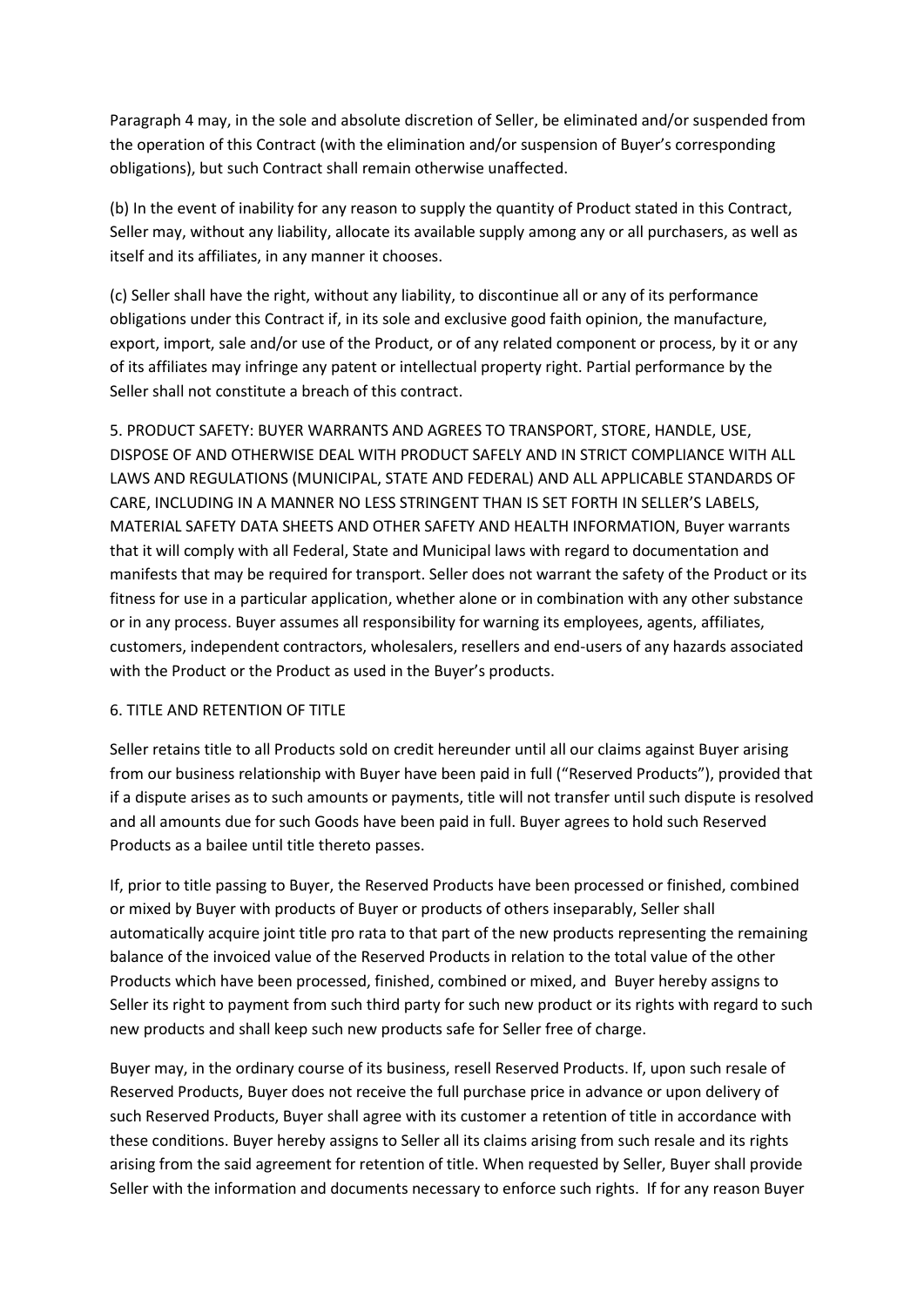is found not to have retained title to such Products or Seller is found not to have been assigned claims from a resale of the Buyer, Buyer grants Seller a purchase money security interest in all Products delivered hereunder until full payment for that Product has been received by Seller, and shall execute such related documents as Seller may reasonably request.

7. INDEMNIFICATION: BUYER AGREES TO INDEMNIFY, DEFEND, AND HOLD SELLER HARMLESS FROM ANY AND ALL LIABILITY OF WHATEVER NATURE CAUSED IN WHOLE OR IN PART BY BUYER'S FAILURE TO COMPLY WITH THIS CONTRACT, WITHOUT REGARD TO WHETHER THAT LIABILITY IS ATTRIBUTABLE IN WHOLE OR IN PART TO THE NEGLIGENCE OF THE SELLER.

8. WARRANTY: SELLER MAKES NO WARRANTY OF, AND SHALL HAVE NO LIABILITY FOR, MERCHANTABILITY, FITNESS FOR A PARTICULAR PURPOSE (EVEN IF SELLER IS AWARE OF SUCH PURPOSE) OR OTHERWISE, WHETHER EXPRESS OR IMPLIED, OTHER THAN THAT THE PRODUCT, UPON DELIVERY TO BUYER AT THE DELIVERY POINT SHALL MEET THE SPECIFICATIONS UNDER THIS CONTRACT. NO OTHER WARRANTY OR LIABILITY, EXPRESS OR IMPLIED, AND WHETHER ARISING BY OPERATION OF LAW OR CUSTOM, SHALL APPLY. Buyer agrees to inspect the Product immediately upon such delivery and to give

notice in writing to Seller of any claim within thirty (30) days of such delivery. Failure to give notice in writing as aforesaid within the specified time constitutes an unqualified acceptance of the Product and a waiver of all claims with respect thereto.

9. LIABILITY. Seller's liability under this Contract shall be limited to the purchase price of the Product supplied (or to have been supplied) hereunder in respect of which damages are claimed. All technical or other advice by Seller, whether or not at Buyer's request, with respect to the Product, its processing, further manufacture, other use or resale or otherwise, is given gratis by Seller and Seller shall not be liable for, and Buyer assumes all risk of, such advice and the results thereof. OTHER THAN AS SET FORTH IN THIS PARAGRAPH 8, SELLER SHALL IN NO EVENT BE LIABLE FOR ANY DIRECT, INDIRECT, SPECIAL, CONSEQUENTIAL, INCIDENTAL OR OTHER DAMAGES, AND REGARDLESS WHETHER THE CLAIM IS BASED ON WARRANTY, CONTRACT, TORT, STRICT LIABILITY, NEGLIGENCE, INCORPORATION OF THE PRODUCT INTO ANOTHER PRODUCT OR OTHERWISE. Upon satisfactory proof of claim by Buyer, and as Buyer's exclusive remedy, Seller will, within a reasonable time, supply Buyer with replacement product of the same or equivalent type, free of charge, freight prepaid or, at Seller's option, refund the purchase price for the Product upon return of the Product or other delivered material, or the unused portion thereof. Buyer charges for replacements and returns for credit will not be allowed unless authorized by Seller in writing.

10. LIMITATIONS OF ACTIONS: Except as otherwise provided in Paragraph 7, above, the right to commence a legal action arising out of or in connection with this Contract or the Product expires one (1) year after the cause of action has accrued. Failure by Buyer to give written notice of a cause of action within such time period shall constitute a complete defense for Seller against all such actions, except mandatory local laws provide otherwise.

11. MANUFACTURING DEVICES AND CONFIDENTIAL INFORMATION: All manufacturing devices, designs, formulas, data, or other technical information of Seller or any of its affiliates relating to this Contract will remain Seller's or its affiliates' confidential property, and Buyer shall not have any rights thereto, nor any rights to disclose such items or information to any third party. Nothing in this Contract shall be construed (by implication, estoppel or otherwise) as granting, or as an undertaking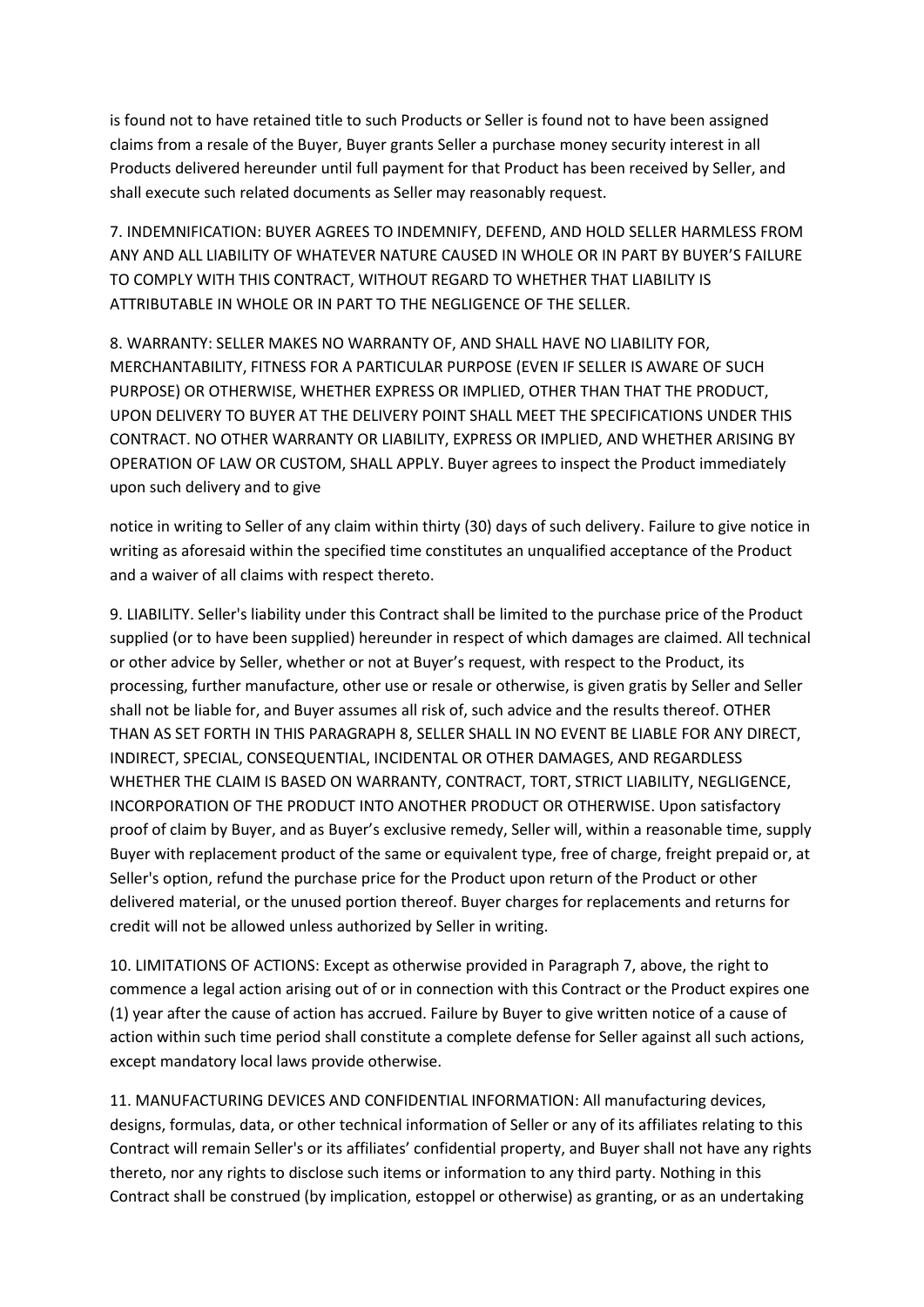by Seller to subsequently grant to Buyer any license, right, title or interest in or to any present or future patent, patent application, know-how, copyright, trademark, trade secret or other proprietary right.

12. BUYER'S CREDIT/COLLECTION: Seller reserves the right, among other remedies, either to terminate this Contract or to suspend further deliveries under it in the event Buyer fails to pay for any one delivery when payment is due. Should Buyer's credit standing become unsatisfactory to Seller, in its sole and exclusive judgment, advanced cash payments or satisfactory security may be required by Seller for future deliveries and for Product(s) theretofore delivered.

13. ATTORNEY FEES: Buyer shall be responsible for the payment of reasonable attorneys' fees and related costs and expenses incurred by Seller in (a) any claim or action by Seller to enforce this Contract; (b) successfully defending any claim or action by Buyer; and (c) any other action arising from the Contract or the Product.

14. EXPORT COMPLIANCE & CODE OF CONDUCT: Buyer warrants that it will not export or re-export any Product, other material, or information of Seller or its affiliates, in violation of export-control or other customs laws or regulations. Seller's Code of Conduct (reviewable under http://www.orioncarbons.com/compliance\_guidelines) forms the basis of this business relationship and is binding for Seller and Buyer.

15. BINDING EFFECT/ASSIGNMENT: This Contract shall be binding on the successors and assigns of Buyer and Seller; provided, however, that Buyer shall not assign this Contract in whole or in part without the prior written consent of Seller.

16. WAIVER/SEVERABILITY: (a) The failure of Seller to insist upon strict performance of any of the provisions of this Contract will not constitute a waiver of those or any other provisions. No waiver by Seller shall be deemed to arise from any course of dealing or trade custom, and will only be effective if set forth in a separate writing, signed by Seller.

(b) Should any provision of this Contract be deemed wholly or partly invalid, this shall have no effect on the validity of the remaining provisions.

(c) WITHOUT LIMITING THE GENERALITY OF THE FOREGOING, ANY PURCHASE ORDER OR OTHER DOCUMENT OF BUYER CONTAINING PROVISIONS THAT ARE INCONSISTENT WITH OR IN ADDITION TO THIS CONTRACT SHALL NOT BE BINDING UPON SELLER, AND SELLER HEREBY EXPRESSLY REJECTS THEM, REGARDLESS OF ANY PERFORMANCE OR RECEIPT OF PAYMENT.

17. GOVERNING LAW/WAIVER OF JURY TRIAL: The contract and the legal relationship with purchaser shall be governed exclusively by the laws of the country where the Seller is located with the exclusion of the UN Convention on the International Sale of Goods (CISG). If Buyer is a merchant, the place of jurisdiction shall be the commercial domicile of the Seller. If Seller institutes legal proceedings against purchaser, Seller shall also have the option to institute legal proceedings at purchaser's place of jurisdiction. BUYER AGREES THAT ANY SUIT, ACTION OR PROCEEDING, WHETHER CLAIM OR COUNTERCLAIM, BROUGHT BY IT RELATED TO THIS CONTRACT SHALL BE TRIED ONLY BY A COURT AND NOT BY A JURY. BUYER HEREBY KNOWINGLY, VOLUNTARILY, INTENTIONALLY AND INTELLIGENTLY WAIVES ANY RIGHT TO A TRIAL BY JURY IN ANY SUCH SUIT, ACTION OR PROCEEDING.